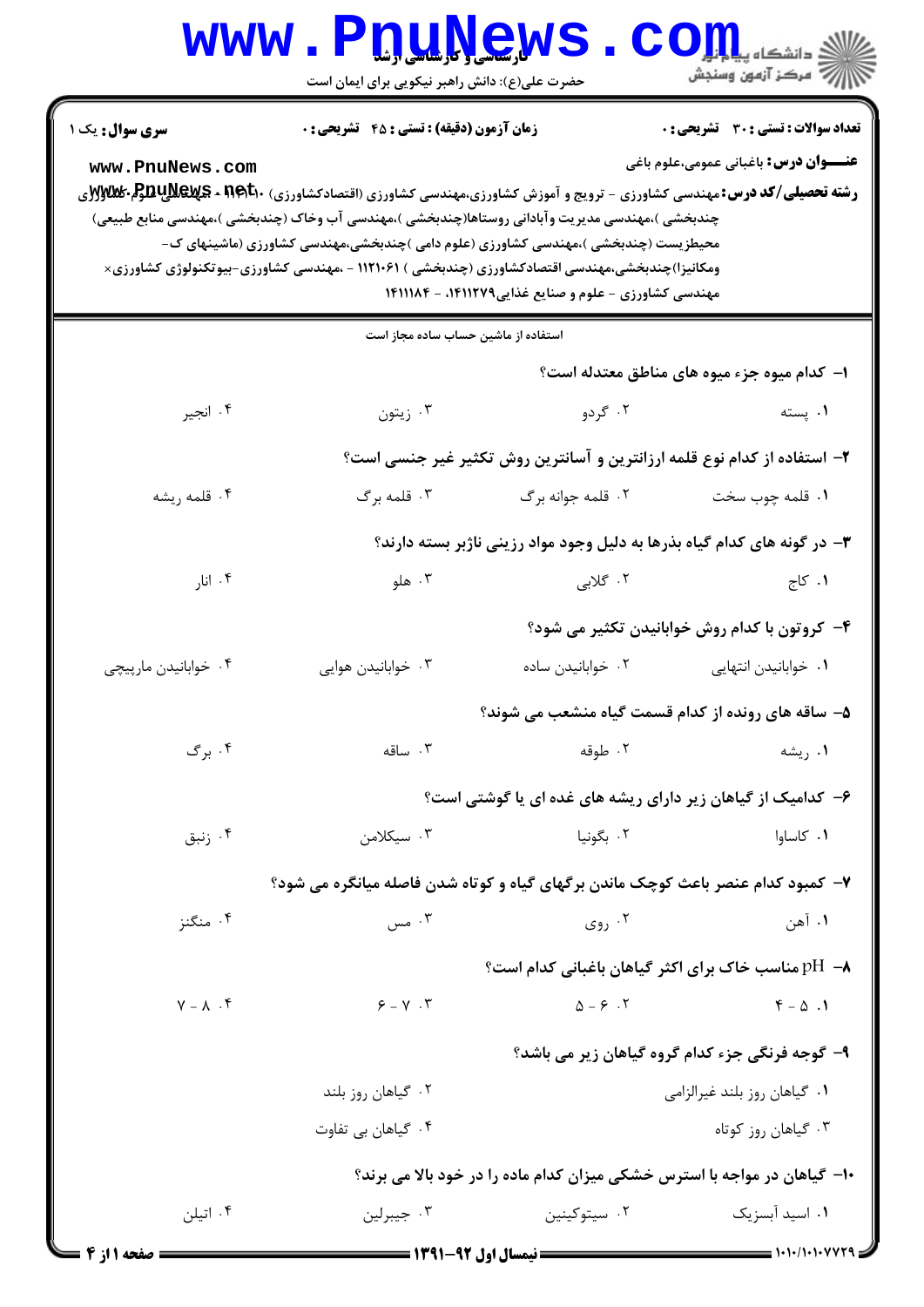|                                                    | www.PnuNews<br>حضرت علی(ع): دانش راهبر نیکویی برای ایمان است |                                                                                                                                                                                                                                                                                                                                                                                                                                                                                     | الله دانشگاه پیاهای<br>الله مرکز آزمون وسنجش                                                 |
|----------------------------------------------------|--------------------------------------------------------------|-------------------------------------------------------------------------------------------------------------------------------------------------------------------------------------------------------------------------------------------------------------------------------------------------------------------------------------------------------------------------------------------------------------------------------------------------------------------------------------|----------------------------------------------------------------------------------------------|
| <b>سری سوال : ۱ یک</b><br>www.PnuNews.com          | زمان آزمون (دقیقه) : تستی : ۴۵ قشریحی : 0                    | <b>رشته تحصیلی/کد درس:</b> مهندسی کشاورزی - ترویج و آموزش کشاورزی،مهندسی کشاورزی (اقتصادکشاورزی) <b>BEV 3 - REWS بWS وFyw</b><br>(چندبخشی )،مهندسی مدیریت وآبادانی روستاها(چندبخشی )،مهندسی آب وخاک (چندبخشی )،مهندسی منابع طبیعی<br>-محیطزیست (چندبخشی )،مهندسی کشاورزی (علوم دامی )چندبخشی،مهندسی کشاورزی (ماشینهای ک<br>×ومکانیزا)چندبخشی،مهندسی اقتصادکشاورزی (چندبخشی ) ۱۱۲۱۰۶۱ - ،مهندسی کشاورزی-بیوتکنولوژی کشاورزی<br>۱۴۱۱۱۸۴ - ،مهندسی کشاورزی - علوم و صنایع غذایی۱۴۱۱۲۷۹ | <b>تعداد سوالات : تستی : 30 ٪ تشریحی : 0</b><br><b>عنـــوان درس:</b> باغبانی عمومی،علوم باغی |
|                                                    |                                                              | 1۱– شدت نور ۱۰۰۰ فوت کندل معادل چند لوکس است؟                                                                                                                                                                                                                                                                                                                                                                                                                                       |                                                                                              |
| 1.7                                                | $\gamma \cdot \gamma \cdot \ldots \cdot \gamma$              | 1.44.7                                                                                                                                                                                                                                                                                                                                                                                                                                                                              | $\wedge \wedge / \vee$ .                                                                     |
|                                                    |                                                              | 1۲- واکنش گیاه نسبت به مدت زمان تابش متوالی نور را چه می گویند؟                                                                                                                                                                                                                                                                                                                                                                                                                     |                                                                                              |
| ۰۴ ورناليزاسيون                                    | ۰۳ اپی ناستی                                                 | ۰۲ فتوپريوديسم                                                                                                                                                                                                                                                                                                                                                                                                                                                                      | ۰۱ فتوتروپیسم                                                                                |
|                                                    |                                                              | ۱۳- بارزترین اثر جیبرلین ها در گیاهان کدام گزینه است؟                                                                                                                                                                                                                                                                                                                                                                                                                               |                                                                                              |
|                                                    | ۰۲ شکستن دوره استراحت بذور                                   | ۰۱ طویل ساختن فواصل میان گره ای ساقه ها                                                                                                                                                                                                                                                                                                                                                                                                                                             |                                                                                              |
|                                                    | ۰۴ ریشه دار کردن قلمه ها                                     |                                                                                                                                                                                                                                                                                                                                                                                                                                                                                     | ۰۳ اثر بر رشد طولی سلولها                                                                    |
|                                                    |                                                              | ۱۴– کدام جمله در رابطه با هورمون اکسین صحیح است؟                                                                                                                                                                                                                                                                                                                                                                                                                                    |                                                                                              |
| ۰۲ ریشه به مقادیر کم اکسین سریع واکنش نشان می دهد. |                                                              | ۰۱ اکسین باعث جلوگیری از غالبیت جوانه انتهایی می شود.                                                                                                                                                                                                                                                                                                                                                                                                                               |                                                                                              |
|                                                    | ۴. اکسین باعث تقسیم سلولی می شود.                            | ۰۳ . IAA نسبت به اکسین های سنتتیک پایدارتر است.                                                                                                                                                                                                                                                                                                                                                                                                                                     |                                                                                              |
|                                                    |                                                              | ۱۵– در مرکبات کاری برای جلوگیری از شیوع بیماری های خاکزی از کدام نوع آبیاری استفاده می کنند؟                                                                                                                                                                                                                                                                                                                                                                                        |                                                                                              |
| ۰۴ قطره ای                                         | ۰۳ بارانی                                                    | ۰۲ تشتکی                                                                                                                                                                                                                                                                                                                                                                                                                                                                            | ۰۱ نشتی                                                                                      |
|                                                    |                                                              | ۱۶- شکل هرمی بیشتر در تربیت کدام یک از درختان زیر به کار می رود؟                                                                                                                                                                                                                                                                                                                                                                                                                    |                                                                                              |
| ۰۴ پسته                                            | ۰۳ کاج                                                       | ۰۲ سیب                                                                                                                                                                                                                                                                                                                                                                                                                                                                              | ۰۱ هلو                                                                                       |
|                                                    |                                                              | ۱۷– کدام یک از گیاهان  باغی را می توان بصورت دیم نیز پرورش داد؟                                                                                                                                                                                                                                                                                                                                                                                                                     |                                                                                              |
| ۰۴ انگور                                           | ۰۳ گلابی                                                     | ۰۲ هلو                                                                                                                                                                                                                                                                                                                                                                                                                                                                              | ۰۱ گردو                                                                                      |
|                                                    |                                                              | ۱۸– کدام درخت میوه علاوه بر هرس شکل دهی در دوران بلوغ باید مرتباً هرس شود تا میزان محصول آن افزایش یابد؟                                                                                                                                                                                                                                                                                                                                                                            |                                                                                              |
| ۰۴ پر تقال                                         | ۰۳ انجير                                                     | ۰۲ بادام                                                                                                                                                                                                                                                                                                                                                                                                                                                                            | ٠١. گيلاس                                                                                    |
|                                                    |                                                              |                                                                                                                                                                                                                                                                                                                                                                                                                                                                                     | <b>۱۹- کدام گزینه سبزی دانه ای است؟</b>                                                      |
| ۰۴ هندوانه                                         | ۰۳ لوبيا سبز                                                 | ۰۲ فلفل                                                                                                                                                                                                                                                                                                                                                                                                                                                                             | ۰۱ کدو                                                                                       |
|                                                    |                                                              |                                                                                                                                                                                                                                                                                                                                                                                                                                                                                     |                                                                                              |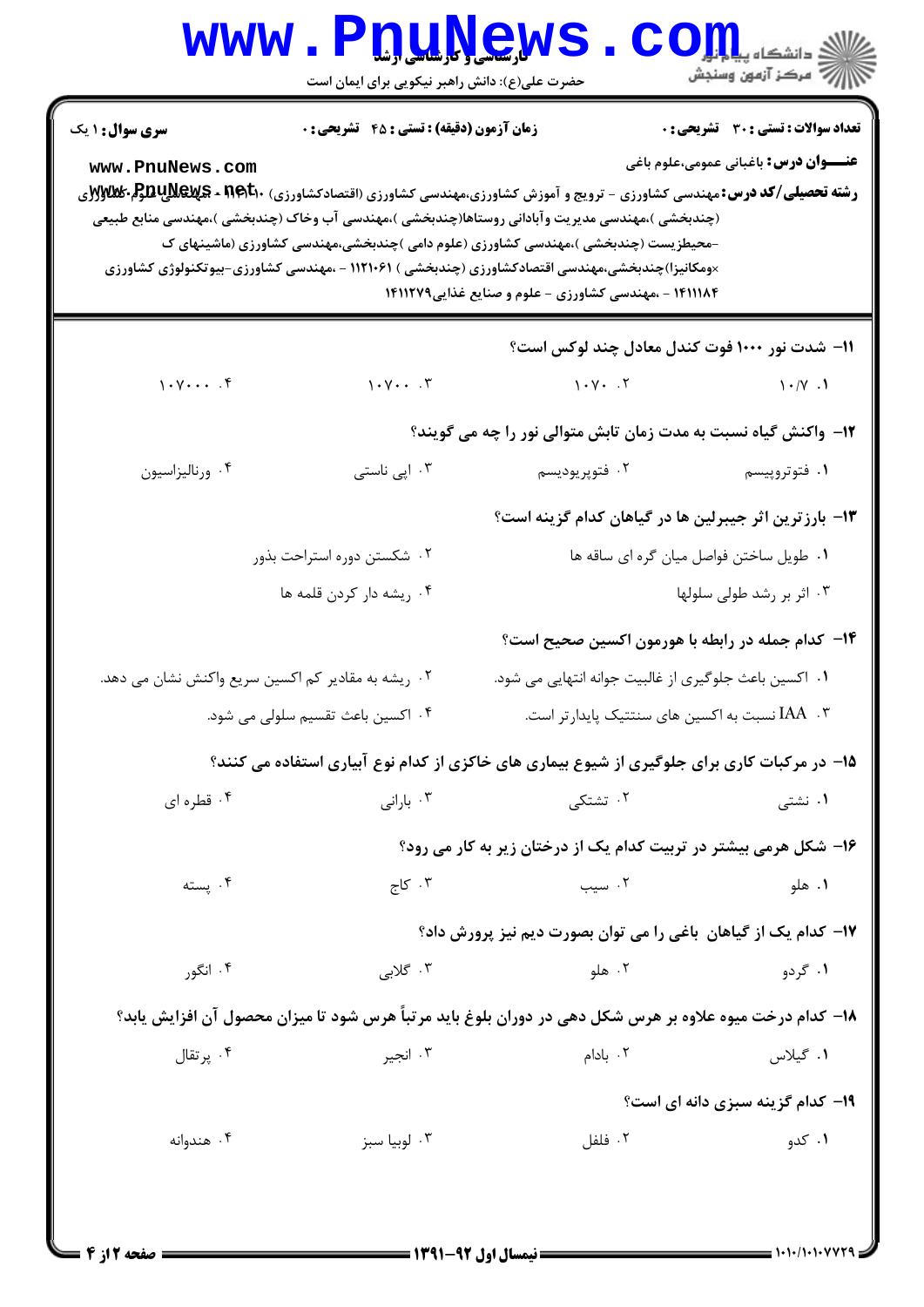## WWW.PnuNews.com .<br>\||// " مرکز آزمون وسنجش حضرت علی(ع): دانش راهبر نیکویی برای ایمان است **تعداد سوالات : تستي : 30 - تشريحي : 0 سری سوال : ۱ یک زمان آزمون (دقیقه) : تستی : 45 تشریحی : 0 عنـــوان درس:** باغبانی عمومی،علوم باغی www.PnuNews.com **رشته تحصیلی/کد درس:**مهندسی کشاورزی - ترویج و آموزش کشاورزی،مهندسی کشاورزی (اقتصادکشاورزی) **REVE × REWS+ BUUSEX 5 ب** (چندبخشی )،مهندسی مدیریت وآبادانی روستاها(چندبخشی )،مهندسی آب وخاک (چندبخشی )،مهندسی منابع طبیعی -محیطزیست (چندبخشی )،مهندسی کشاورزی (علوم دامی )چندبخشی،مهندسی کشاورزی (ماشینهای ک ×ومکانیزا)چندبخشی،مهندسی اقتصادکشاورزی (چندبخشی ) ۱۱۲۱۰۶۱ - ،مهندسی کشاورزی-بیوتکنولوژی کشاورزی ۱۴۱۱۱۸۴ - ،مهندسی کشاورزی - علوم و صنایع غذایی۱۴۱۱۲۷۹ ۲۰- کاشت پیاز در مناطق گرمسیر مانند خوزستان در کدام فصل سال صورت می گیرد؟ ۰۳ يانيز ۰۲ تابستان ۰۴ زمستان ۰۱ بها, **۲۱**– کدام گل سوخ دار است؟ ۰۴ نرگس ۰۳ انگشتانه ۰۲ فراموشم مکن ۰۱ سیلن <del>۲۲</del>- کدام گیاه از خانواده سالیکاسه (Salicaceae) است؟ ۰۲ ارغوان ۰۱. افرا ۰۴ چنار ۰۳ صنوبر ۲۳– کدام گروه از کاکتوس های زیر بیشتر به درختان جنگلی شباهت دارند؟ ۰۳ سرئه ۰۲ اویانسیه ۰۴ نويالئا ۰۱ پرسیکه ۲۴- قسمت متورم شده پائین یک محور ساقه که توسط برگهای خشک فلس مانند محصور شده چه نام دارد؟ ۰۴ سوخ ۰۳ ژوخه ۲ يداژه ۰۱ غده ۲۵– کدام نوع خفتگی از ورود آب به داخل بذر جلوگیری می کند؟ ۰۳ مکانیکی ۰۴ فیزیکی ۰۲ شیمیایی ۰۱ فیزیولوژیکی ۲۶- تعداد ليه در كدام گياه بيشتر است؟ ۰۴ لوبيا ۰۳ کاج ۲. گندم ۰۱ زنبق ۲۷- گلهای اطلسی و جعفری از نظر مقاومت به سرما به ترتیب چگونه هستند؟ ۰۲ مقاوم به سرما-حساس به سرما ۰۱ - حساس به سرما-حساس به سرما ۰۴ مقاوم به سرما-مقاوم به سرما ۰۳ حساس به سرما-مقاوم به سرما ۲۸- از کدام قسمت سبزیهای مارچوبه، ریواس و کلم قمری به ترتیب استفاده می شود؟ ۰۴ ساقه -ساقه-ساقه

۰۳ ساقه-<sub>ر</sub>یشه-برگ ۰۲ <sub>د</sub>یشه-<sub>د</sub>یشه-برگ ۰۱ , ىشە–ساقە–ساقە

۲۹- کدام گیاه روز کوتاه و دارای براکته های رنگین می باشد؟

۰۴ میخک ۰۳ سینرر ٠١. بنت القنسول ۰۲ داوودی

 $1.1.11.1.14$